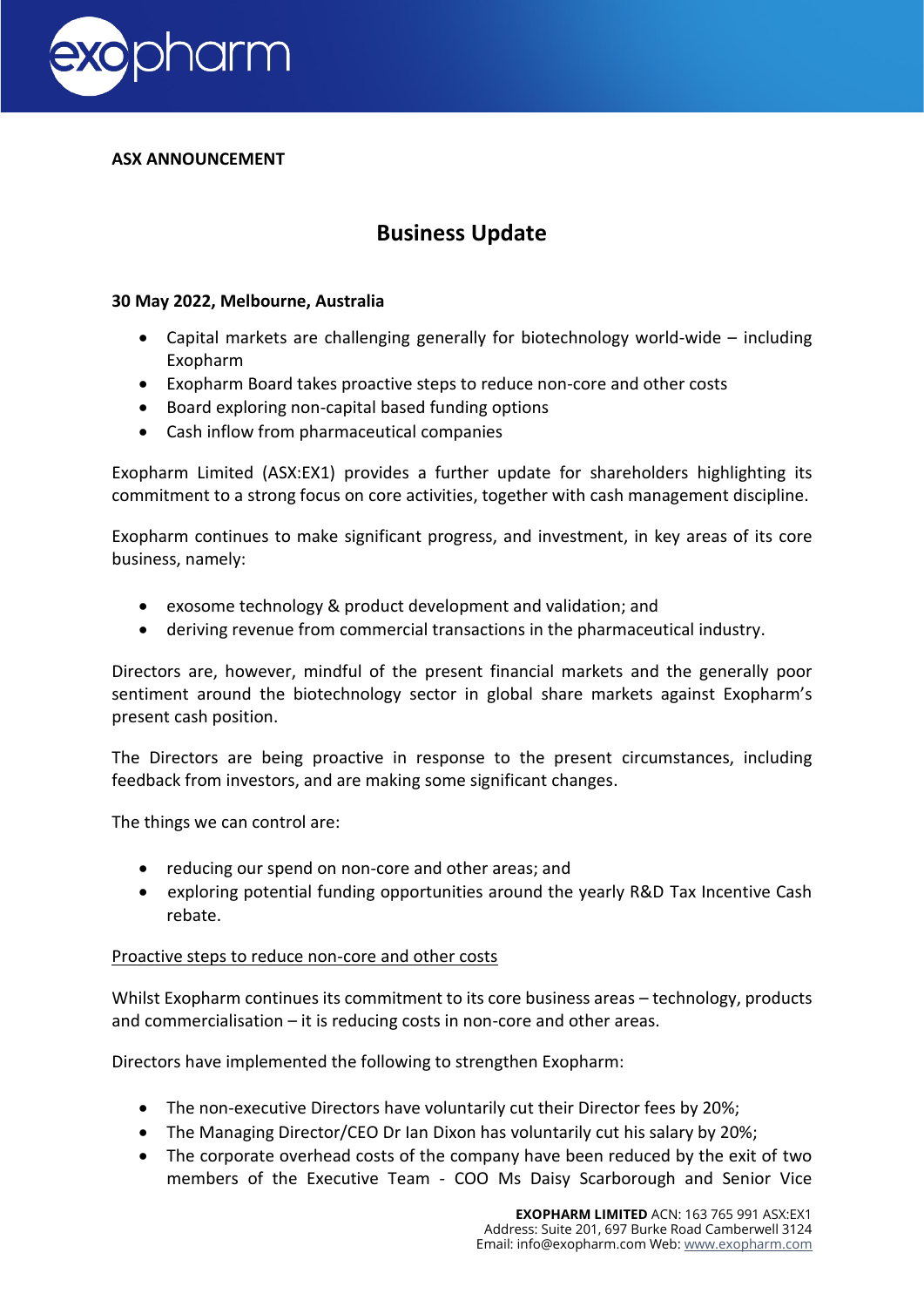President – Finance Dr Johannes Mühl (also Chair of the Exopharm Pipeline Products Panel);

- All salary increases are presently on hold; and
- International travel costs have been reduced by a change in the company's travel policy.

Cash management is under ongoing scrutiny and controls in non-core areas.

Ongoing investment into generating data and further developing our technologies are core to Exopharm's future – and supports commercial transactions and future revenue. This progress is not being affected through the measures noted above.

## Exploring non-capital based funding options

The Board is also actively engaging in discussions and negotiations regarding potential funding opportunities which would build on Exopharm's past record of successful R&D Tax Incentive rebate applications, without being tied to the normal timing of the rebate process. Further announcements would be expected to be made according to the progress of these discussions and negotiations.

Loan advances on estimates of potential Research and Development Tax Incentive (R&DTI) cash rebates are a cash-management tool used by various Australian biotechnology companies each year, and such a loan facility can bring forward a proportion, commonly in a range up to about 80%, of an estimate of a company's potential R&DTI cash rebate. The process to secure such loan advances is standardised and there are a number of specialised R&DTI loan providers in the market. Such loans are typically secured on the estimated R&DTI rebate and the cost of the loan depends upon the duration of the loan. The R&DTI cash amount is typically calculated as 46.5% of R&D spend in the claimed period and biotechnology companies are usually seen as R&D intensive.

For the past 4 years Exopharm has received significant R&DTI cash rebates but not used a loan advance facility to bring the potential cash forward.

## Cash inflow from pharmaceutical companies

The level of interest amongst pharmaceutical companies to use exosomes as a means to deliver modern RNA-based and other nucleic acid medicines is building. As a leader in exosome technologies, Exopharm is not limited to singular potential transactions.

Directors note that generating data and further developing its technology are core to Exopharm's future – and supports commercial transactions and future revenue.

Founder and CEO Dr Ian Dixon said 'The Directors of Exopharm understand the concerns of shareholders and the present state of the financial markets. The Board is working to extend the cash runway whilst maintaining core operations.'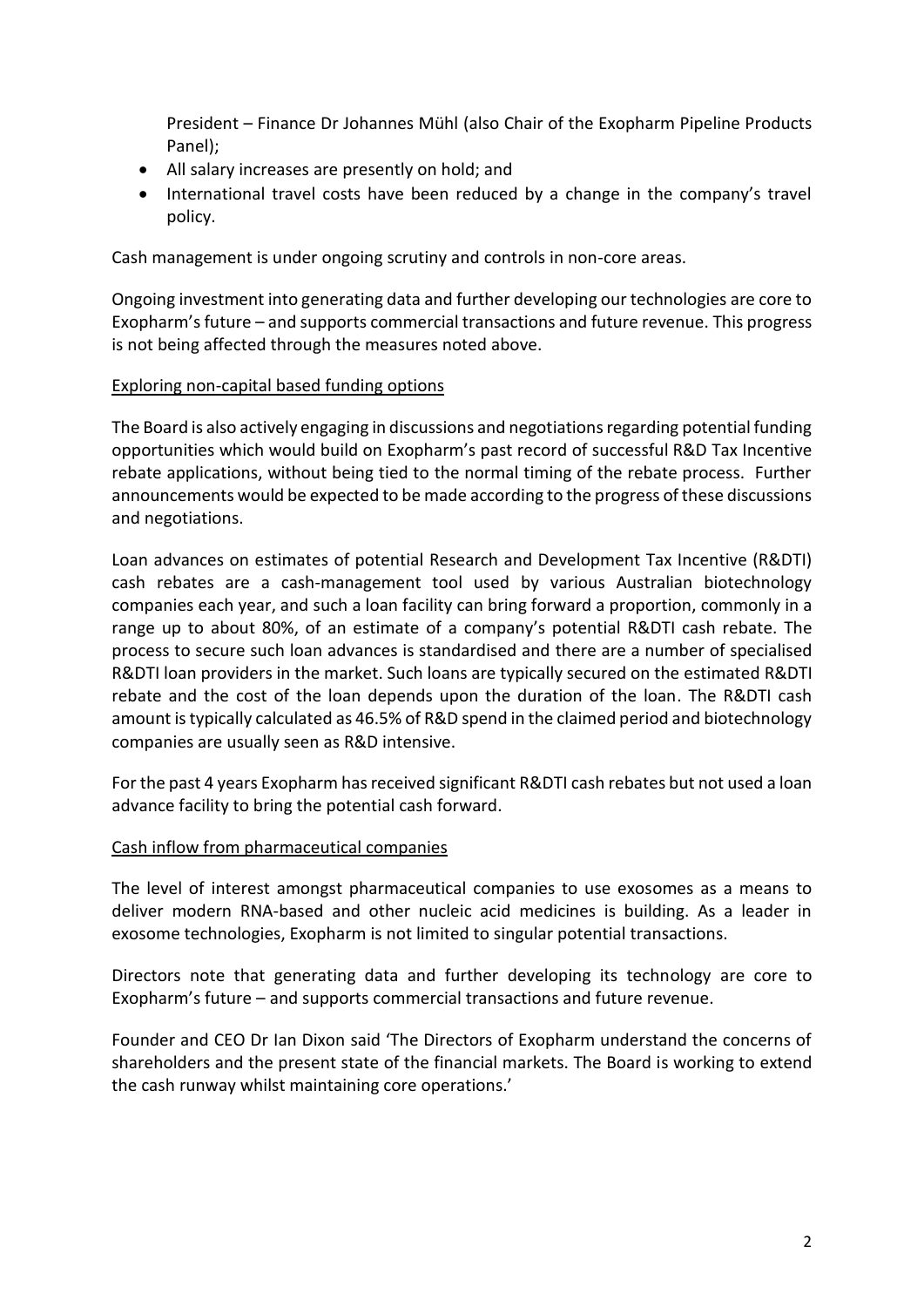*This announcement has been authorised for release by the Managing Director.* 

# *Company and Media Enquiries:*

*Join our mailing list to receive updates:* <http://exo.ph/ExoMails> [www.exopharm.com](http://www.exopharm.com/) P: +61 (0)3 9111 0026

Rudi Michelson Monsoon Communications Tel: +61 (0)3 9620 3333 rudim@monsoon.com.au

#### **ABOUT EXOPHARM**

Exopharm Limited (ASX:EX1) is a clinical-stage biopharmaceutical company at the forefront of transformative medicines using exosomes, or extracellular vesicles (EVs), and is pursuing a pipeline-driven platform strategy.

Exosomes can be loaded with a variety of active pharmaceutical ingredients (APIs) and can be targeted to selected cell and tissue types (tropism) – improving the safety profile of the APIs and providing better treatments.

Exosome delivery of DNA and other gene therapies into the nucleus of the patient's cells can improve treatment of inherited medical conditions.

Exosomes are an alternative means of drug delivery inside the body, alongside technologies such as lipid nanoparticles (LNP), cell-penetrating peptides, viral vectors and liposomes. The drug delivery industry is growing at a compound annual growth rate (CAGR) of 5% and is currently valued at about US\$175 billion (\$233 billion)<sup>1</sup>.

Exopharm's exosome technologies meet important needs for the success of exosome medicines – LEAP manufacturing technology, LOAD API loading and EVPS tropism.

Exopharm's suite of exosome technologies enables its own pipeline of exosome medicines – each aimed at delivering a transformative medicine for an unmet medical need.

Exopharm's intellectual property is also available under licences or partnerships to empower others to build their pipelines around the benefits of exosome medicines.